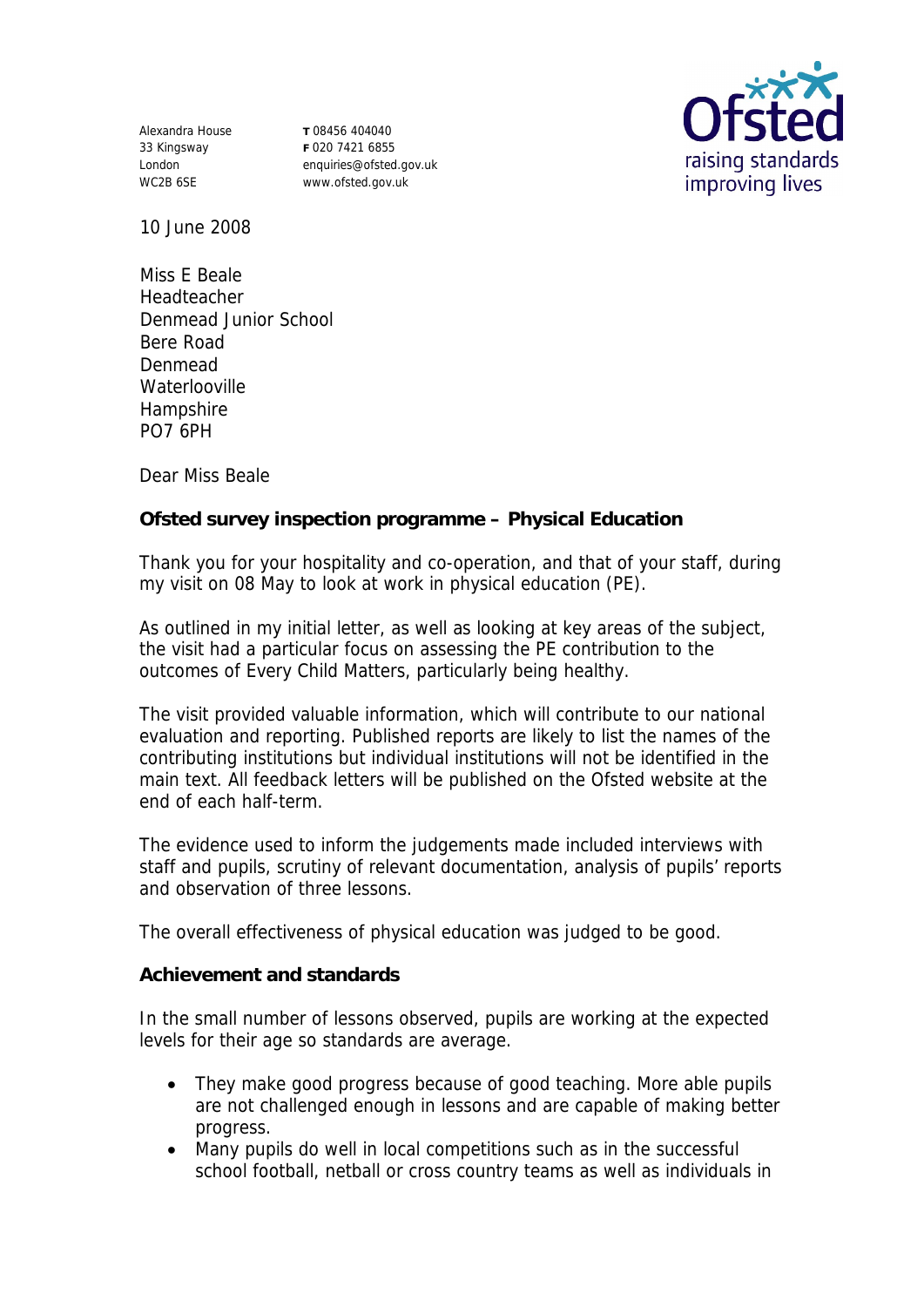cricket and swimming. However the school hold no records of overall standards attained in PE.

- Pupils have good opportunities to acquire, develop, select and apply skills but limited use was made of the evaluate and improve strand in the lessons observed. Pupils have very good understanding of developing and leading healthy lifestyles. The 'body beautiful' work effectively helps them make the connections between PE, science, citizenship and health.
- Pupils have good opportunities for personal development through PE. Their voice is not only sought but acted upon. For example extending the range of extra curricular activities. Pupils select their own sports day house captains and take an active role in organising lunchtime activities though the 'Lunch Leaders'.
- Boys and girls apply themselves equally well and all display positive attitudes towards PE lessons and extra curricular opportunities. Behaviour is exemplary; they listened attentively to teachers and peer input.

**Quality of teaching and learning of PE**

The quality of teaching is good overall.

- The subject leader and teachers have good subject knowledge that is used well to support the progress of pupils, especially in the Year 3 class on batting and bowling skills.
- Subject knowledge has been developed effectively through professional development offered from the school sports partnership and local authority, such as the Tops programmes and multi-skills. New staff have received good support in identified areas of need such as team teaching gymnastics to build confidence in delivery.
- The school make good use of a commercial scheme of work to support teaching. However, it has not been reviewed and adapted to ensure it meets the needs of all pupils, especially the more able.
- A good range of teaching methods are used in lessons to engage pupils in their work, the quality of questioning was particularly effective in the Year 3 and parts of the Year 6 lesson.
- Information and communications technology has been used effectively over a number of years to capture dance performances so that pupils can review and improve their own work and share it with their parents. Good use is made of photographs to record and celebrate PE events and activities.
- Although there is some adaptation of activities to match different ability levels, this is not consistent. Where it is used well, such as in the Year 4 tennis lesson to support pupils' aim and rallying skills, pupils made better progress.
- Strategies to assess pupils throughout lessons are starting to be used effectively, although there is no formal assessment of pupils' progress over time.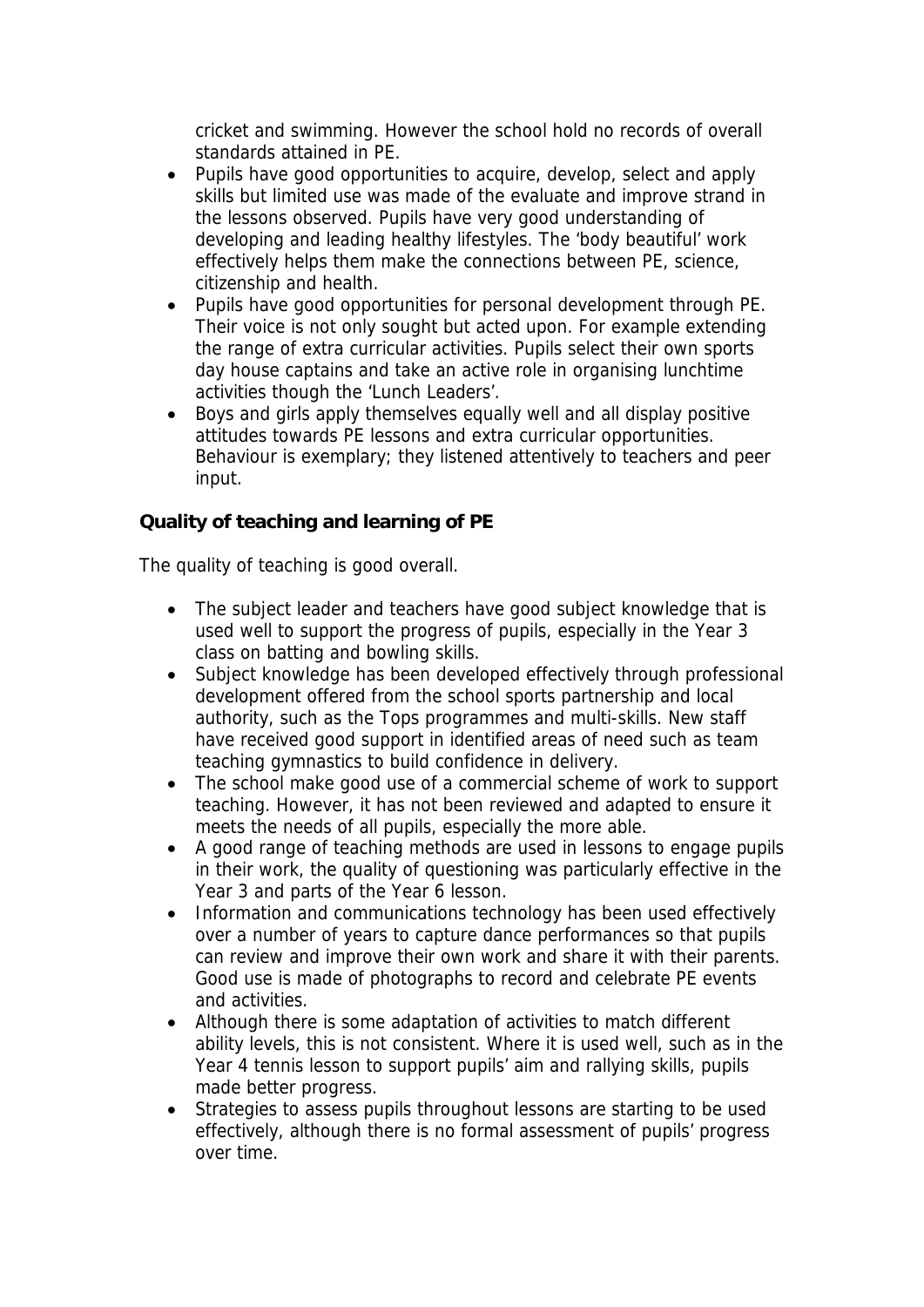## **Quality of the curriculum**

The curriculum is good

- It is broad and well balanced. Pupils have good opportunities to experience and build on their skills during their time at the school. Good use is made of the on-site swimming pool and consequently all pupils make good progress in this activity. Boys tend to be less enthusiastic about their dance experiences and all pupils say they would like more opportunities to use the large apparatus during gymnastics lessons. The subject leader has good plans in place to include more outdoor and adventurous activities once the swimming pool is decommissioned at the end of the academic year.
- Good links are made between PE and other subjects through the schools approach to an integrated curriculum. For example when studying ancient Greece, pupils base dances on the struggle between Theseus and the Minotaur and during the global week, they perform dances with African drummers. Pupils talk with confidence about links they make between science and PE when they complete work on 'our bodies'.
- Currently pupils only have access to 80 minutes of PE in curriculum time, although plans are in place to increase this with short 'Activate' sessions throughout the day from September. The vast majority of pupils also access at least one extra curricular activity each week.
- The extra curricular and enrichment programme is outstanding. Pupils have a very wide range of activities throughout the year that has developed very effectively through involvement with the sports partnership. More non-traditional activities such as karate, yoga and golf are attracting ever increasing numbers. Good use is made of external coaches to enhance provision such as the hockey coach and Portsmouth football club. The school take every opportunity offered by the sport partnership to participate in PE festivals and tournaments.
- This is a highly inclusive school. All pupils are enabled to make progress through the use of adapted equipment or activities. Gifted and talented pupils in PE are identified and have accessed specific multi-skills clubs. They also have priority on attendance at extra curricular activities to extend their skills and performances.
- The chances for outdoor and adventurous activity residential visits are really appreciated by pupils who honestly appraise the impact on their self confidence, motivation and team work.

**Leadership and management of PE**

The quality of leadership and management are good.

• The subject leader has very good awareness of the strengths and weaknesses of the subject based on monitoring activities such as pupil and staff interviews, however there are limited opportunities to observe PE lessons. You give very good support to PE; as a result pupils have good experiences throughout the school.